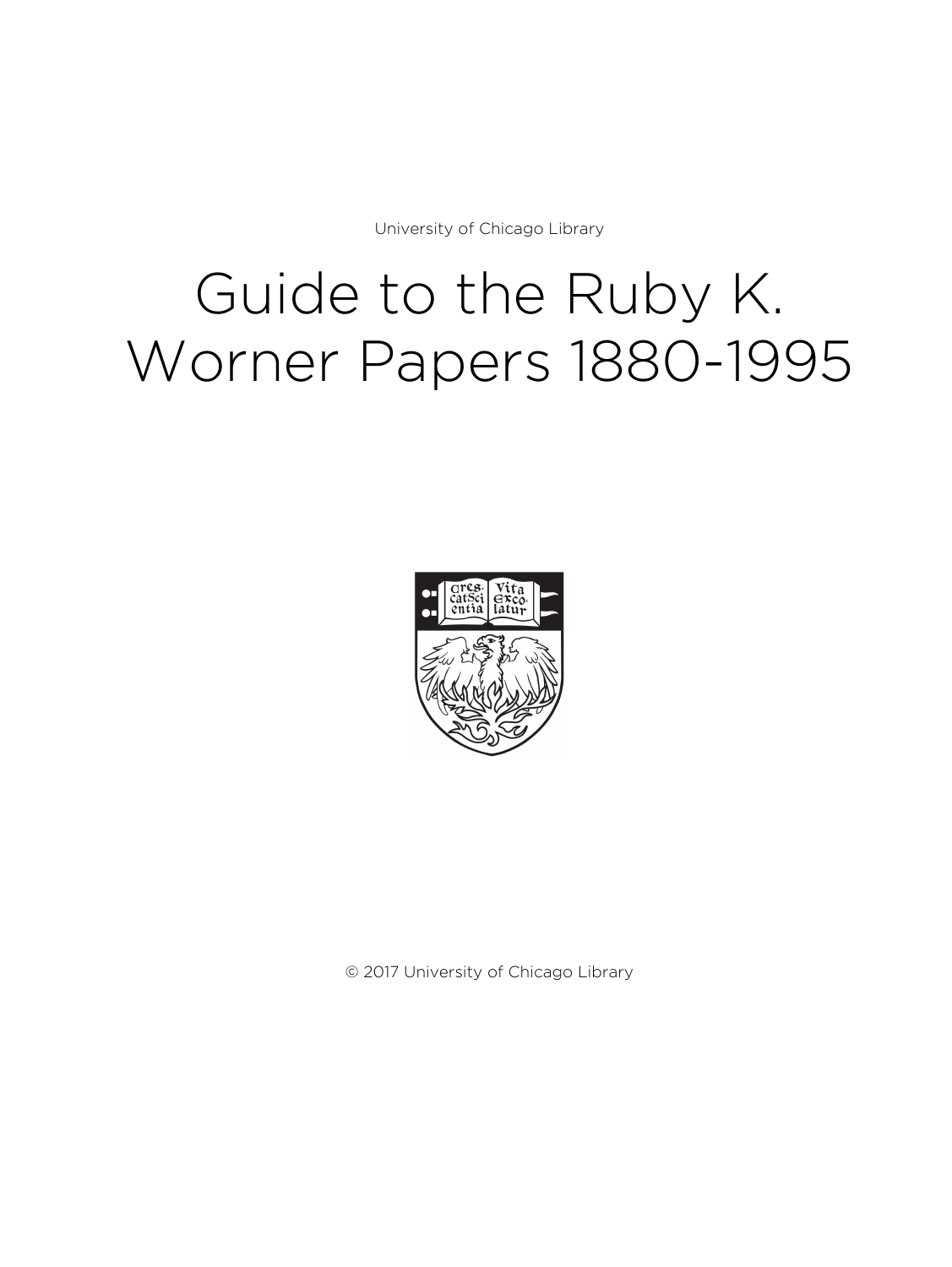# **Table of Contents**

| 3  |
|----|
| 3  |
| 3  |
| 3  |
| 3  |
| 4  |
| 5  |
| 6  |
| 6  |
| 6  |
|    |
| 11 |
| 12 |
| 13 |
| 13 |
| 15 |
| 16 |
| 17 |
| 18 |
| 18 |
|    |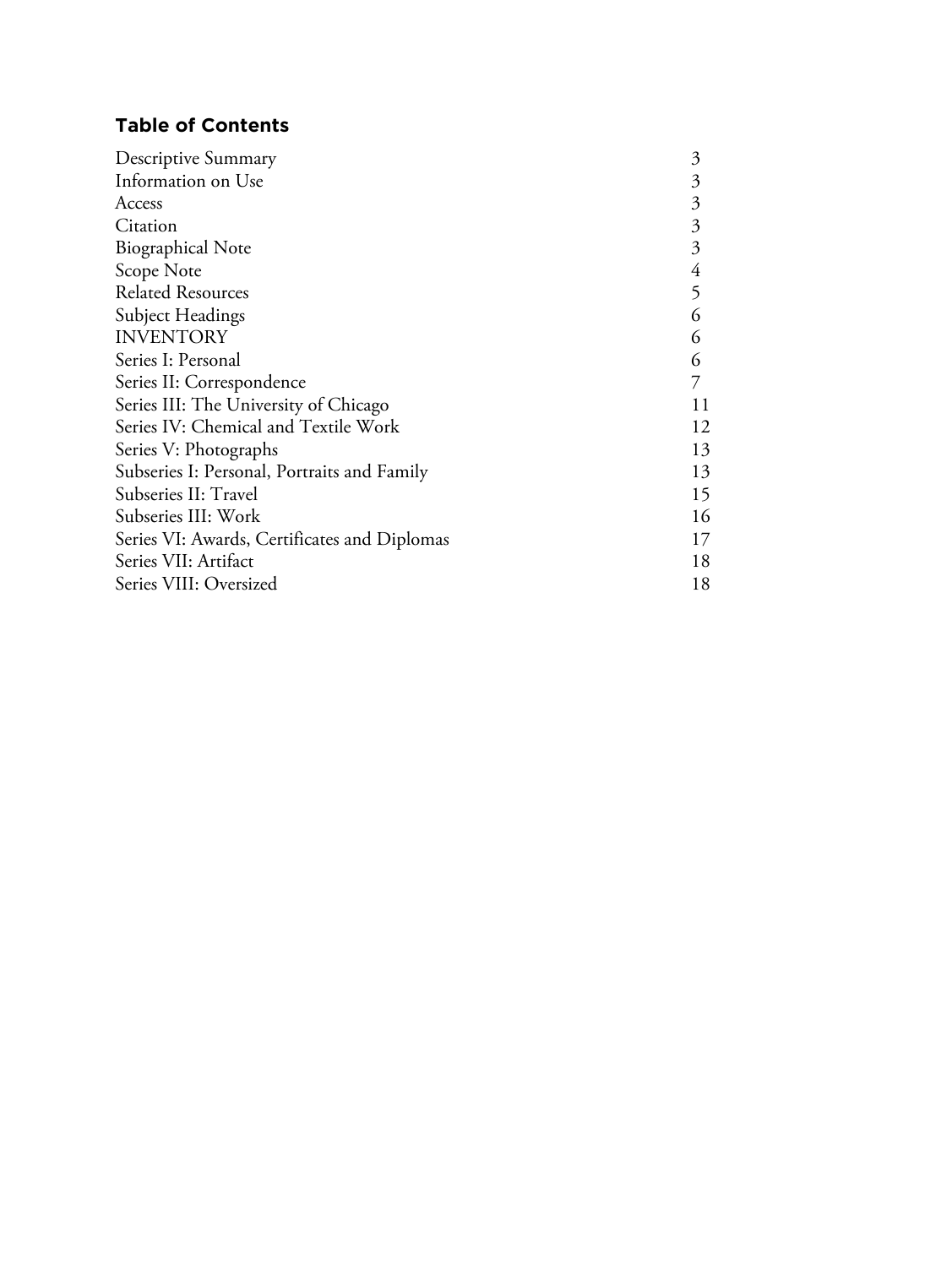#### **Descriptive Summary**

| <b>Identifier</b> | <b>ICU.SPCL.WORNERR</b>                                                                                                                                                                                                                                                                                                                                                                                                                                                                                                                                                                                                                                                                                                                                                                                                                                              |
|-------------------|----------------------------------------------------------------------------------------------------------------------------------------------------------------------------------------------------------------------------------------------------------------------------------------------------------------------------------------------------------------------------------------------------------------------------------------------------------------------------------------------------------------------------------------------------------------------------------------------------------------------------------------------------------------------------------------------------------------------------------------------------------------------------------------------------------------------------------------------------------------------|
| Title             | Worner, Ruby K. Papers                                                                                                                                                                                                                                                                                                                                                                                                                                                                                                                                                                                                                                                                                                                                                                                                                                               |
| Date              | 1880-1995                                                                                                                                                                                                                                                                                                                                                                                                                                                                                                                                                                                                                                                                                                                                                                                                                                                            |
| <b>Size</b>       | 4 linear feet (8 boxes)                                                                                                                                                                                                                                                                                                                                                                                                                                                                                                                                                                                                                                                                                                                                                                                                                                              |
| <b>Repository</b> | Special Collections Research Center<br>University of Chicago Library<br>1100 East 57th Street<br>Chicago, Illinois 60637 U.S.A.                                                                                                                                                                                                                                                                                                                                                                                                                                                                                                                                                                                                                                                                                                                                      |
| <b>Abstract</b>   | Ruby Kathryn Worner (1900-1995) was a chemist who specialized in the<br>textile industry. Worner studied at the University of Chicago where she<br>earned her Bachelor's, Masters and Ph.D. degrees in chemistry (1921,<br>1922, and 1925). Worner worked for the United States Bureau of Home<br>Economics as well as Southern Regional Laboratories, making numerous<br>advancements in textile production. This collection contains personal<br>memorabilia; correspondence; academic documents; personal, travel, and<br>professional photographs; awards, diplomas, plaques; and a glass dish. The<br>collection documents both Worner's personal life -- her travels, and her<br>relationships with friends and family--and Worner's professional life -- her<br>accomplishments, and her writings. Materials in the collection date between<br>1880 and 1995. |

#### **Information on Use**

#### **Access**

This collection is open for research.

#### **Citation**

When quoting material from this collection, the preferred citation is: Worner, Ruby K. Papers, [Box #, Folder #], Special Collections Research Center, University of Chicago Library.

#### **Biographical Note**

Ruby Kathryn Worner was born in November 1922 to Henry Worner and Mary Kiesling Worner in Manito Illinois. She had two brothers--Harold H Worner and Wilford J. Worner. In 1918, Worner moved to Chicago to attend the University of Chicago. She earned her degree in chemistry from the Francis Shimer School in 1921. Worner continued her studies at the University of Chicago, earning her Master's degree in 1922, and her Ph.D. in 1925. Her dissertation was titled "The Thermal Decomposition of Chloropentanmine Chromic Chloride." Throughout her career at the university, Worner was a sponsor for the Federation of Women,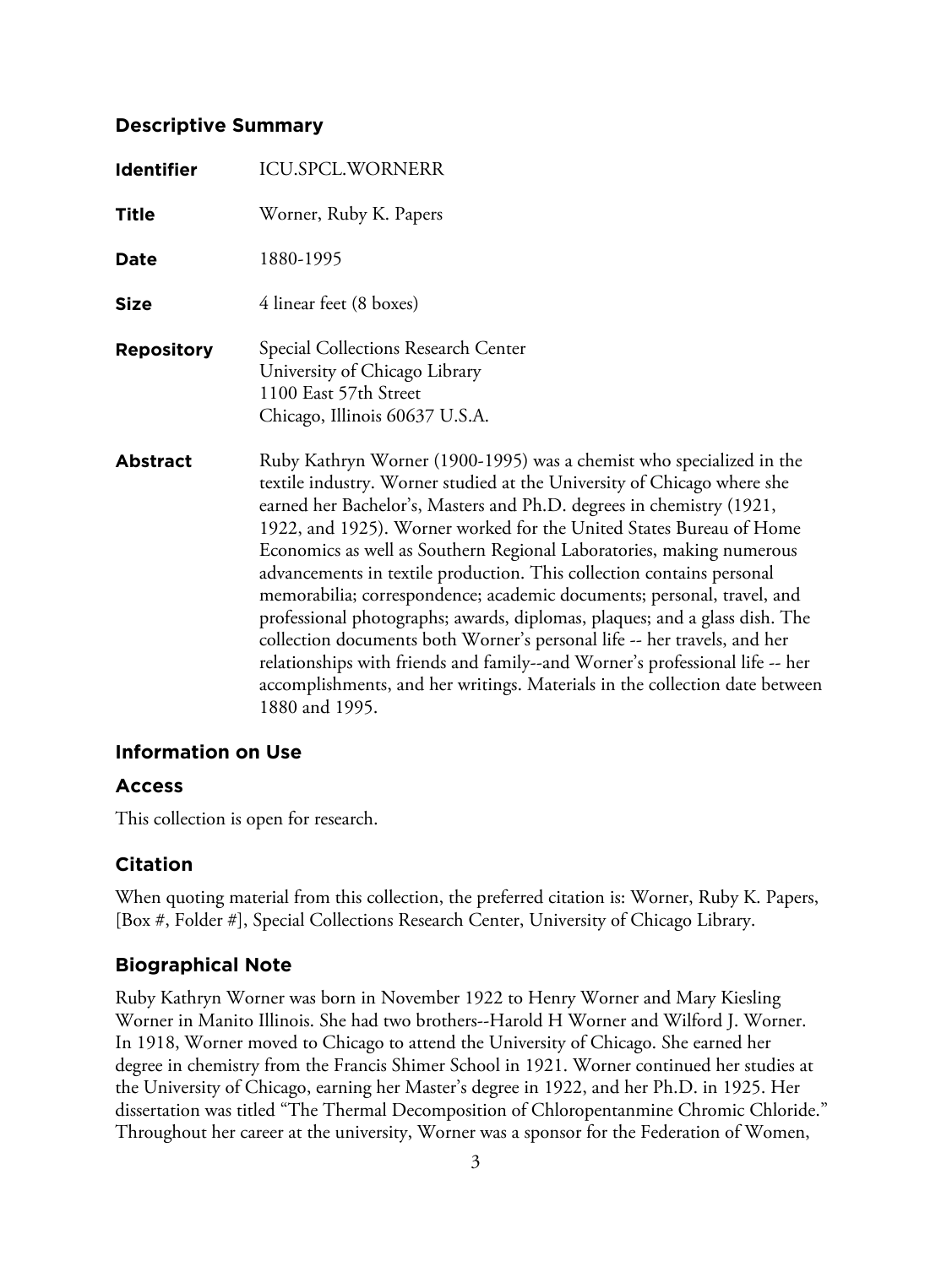the vice president of Yellow Jacket, on the Ida Noyes Advisory Council, a member of the Y.W. C.A, and a member of Nu Pi Sigma.

In 1927, Worner began working for the United States Bureau of Home Economics as a chemist in Washington, D.C. She continued to work for Bureau until she moved to Louisiana in 1940 to pursue her research with Southern Regional Laboratories. From 1961 to 1965, Worner taught as a Fulbright professor at the University of Alexandria, in Egypt. Worner received numerous awards for her dedicated and innovative work in the textile industry. In 1964, she was given an award of Merit from the American Society for Testing and Materials. In 1966, the same society awarded her honorary membership.

Worner died in 1995 in Peoria, Illinois.

# **Scope Note**

The Ruby K. Worner Collection is organized into eight series: Series I: Personal; Series II: Correspondence; Series III: The University of Chicago; Series IV: Chemical and Textile Work; Series V: Photographs; Series VI: Awards, Certificates, and Diplomas; Series VII: Artifact; Series VIII: Oversized. This collection contains personal memorabilia; travel journals; biographical documents; correspondence; convocation programs; academic writings; personal, travel, and professional photographs; awards, diplomas, plaques; a glass dish. Materials date from 1880 to 1995, with the bulk of the collection dating from 1940 to 1965. The collection documents both Worner's personal life -- her travels, and her relationships with friends and family--and Worner's professional life -- her accomplishments, and her writings.

Series I, Personal, contains ephemera and memorabilia such as dinner menus, receipts, travel journals, pressed plants, travel documents, and newspaper clippings dating between 1907 and 1980. This series is organized chronologically.

Series II, Correspondence, contains outgoing and incoming letters and postcards dating between 1961 and 1962. This series contains material that is both personal and professional. The correspondence has been organized alphabetically by surname of correspondent. In several instances, the surname of the correspondent could not be ascertained, and these are filed by first name. In two instances letters are addressed to multiple people. The number and recipients vary from letter to letter, but in each case, the conversation has been grouped together. These instances have been noted in the inventory.

Series III, The University of Chicago, contains convocation programs, invitations, typescripts, and documents related to Worner's work at the University of Chicago. The material in this collection has been organized chronologically and dates between 1914 and 1926.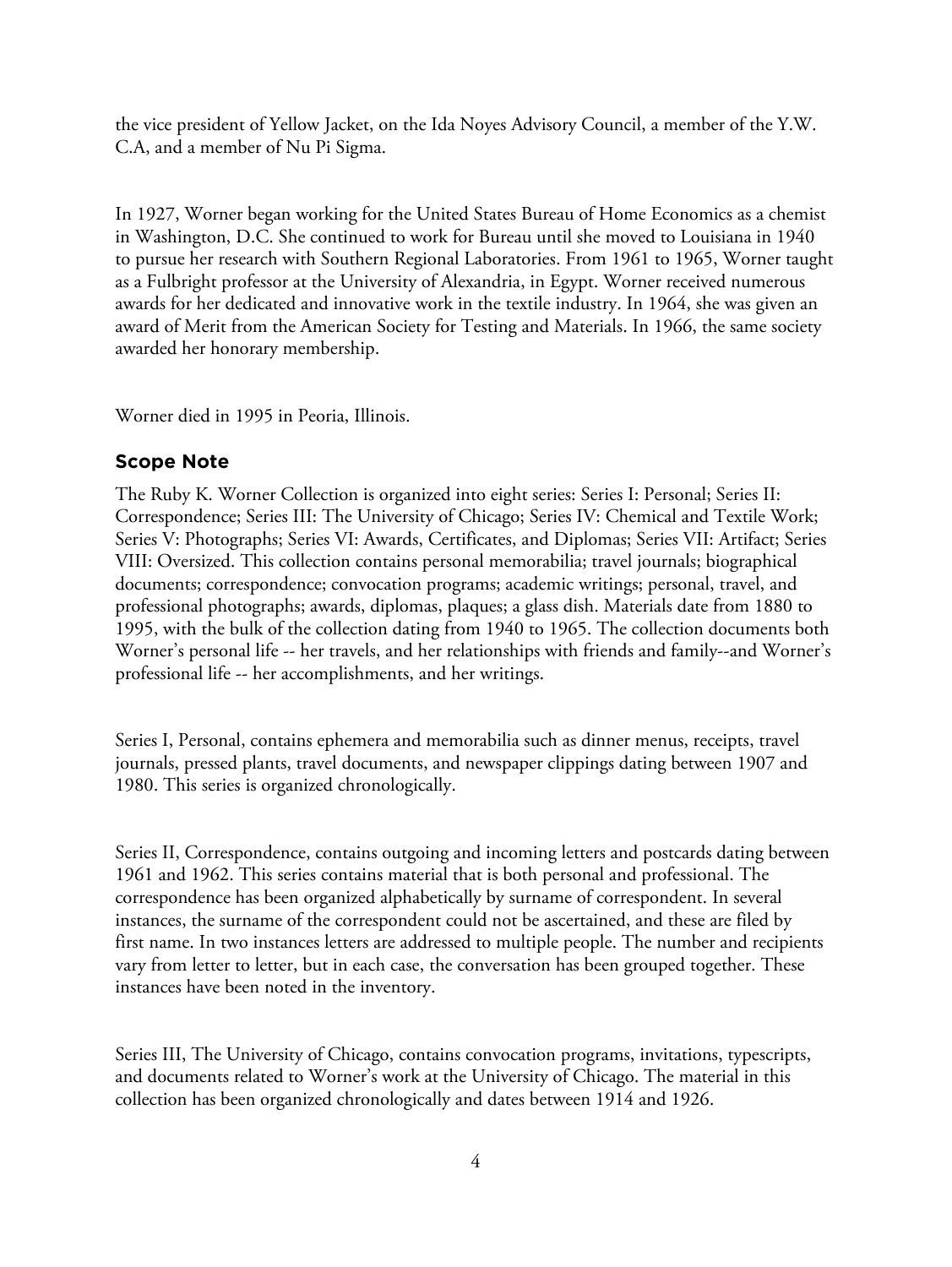Series IV, Chemical and Textile Work, contains typescripts, newspaper clippings, academic journals, and a business card that pertains to Worner's professional life. The material in this collection is organized chronologically and dates between 1940 and 1970.

Series V, Photographs, contains photographic material that relates to Worner's personal and professional life dating between 1880 and 1988. This series is divided into three subseries:

Subseries 1, Personal, Portraits, and Family, contains images of Ruby Worner and other family members and friends. This subseries first groups all portraits and images of Ruby K. Worner in chronological order. Then, the subseries arranges all portraits of identified individuals in chronological order. Finally, the subseries arranges all images of unidentified individuals in chronological order. This subseries dates between 1880 and 1988.

Subseries 2, Travel, groups personal and professional images related to Worner that were taken abroad. The bulk of these photographs were taken in Egypt. Other countries include Mexico, Japan, and England. The material in this subseries is organized chronologically and dates between 1930 and 1975.

Subseries 3, Work, organizes professional images of Worner and her coworkers, taken either at a photoshoot for Southern Regional Laboratories, an Employee picture day, or a work-related dinner party. The material in this subseries is organized chronologically and dates between 1941 and 1971.

Series VI, Awards, Certificates, and Diplomas, contains certificates and awards that honor Worner's personal and professional accomplishments. The materials in this collection are organized chronologically from 1928 to 1977.

Series VII, Artifact, contains one glass dish that is undated.

Series VIII, Oversized, Collects photographs, and awards that are oversized. This subseries begins with a photo album that contains pictures and postcards. The second part of this series continues to arrange photographs chronologically. Then, the series orders awards and diplomas based on their size, and then chronologically. The material in this series dates between 1900 and 1971.

# **Related Resources**

The following related resources are located in the Department of Special Collections:

http://www.lib.uchicago.edu/e/spcl/select.html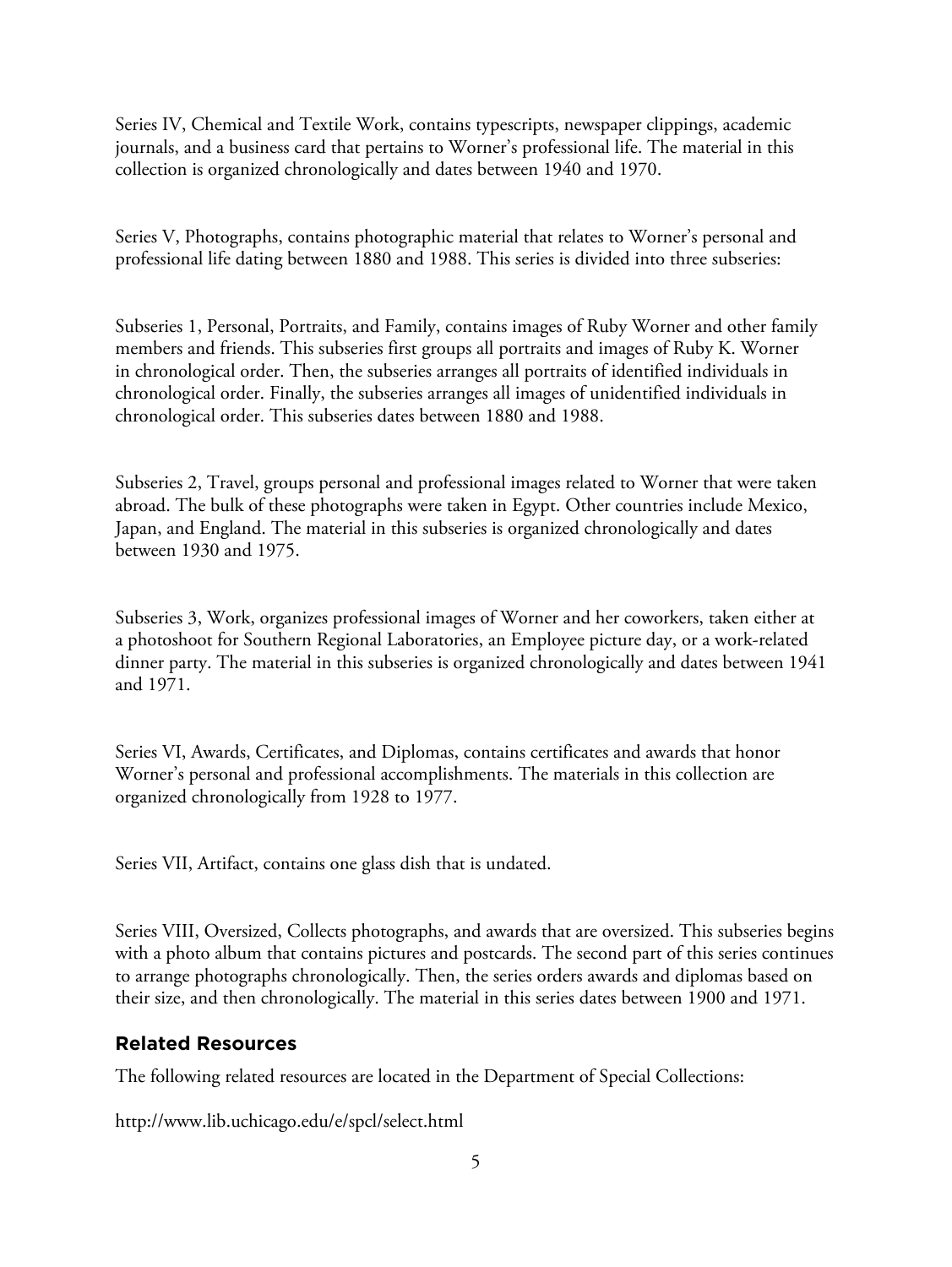University of Chicago. Department of Chemistry. Records

## **Subject Headings**

- Worner, Ruby Katherine, 1900-1995
- United States. Bureau of Home Economics
- University of Chicago. Department of Chemistry
- Chemistry
- Egypt--History--1952-1970
- Fulbright scholars
- Textile research
- Travel photography

#### **INVENTORY**

#### **Series I: Personal**

#### **Box 1**

#### **Folder 1**

Dinner Menus from France, the US, and Germany, 1907-1952

#### **Box 1**

#### **Folder 2**

Unidentified Building -- Art Print, circa 1940-1965

#### **Box 1**

#### **Folder 3**

Pocket Address Book and miscellaneous receipts [1/2], 1945-1974

#### **Box 1**

#### **Folder 4**

Pocket Address Book and miscellaneous receipts [2/2], 1945-1974

#### **Box 1**

#### **Folder 5**

Travel Journal with correspondence, calling cards, and pressed plants, 1957-1962

#### **Box 1**

#### **Folder 6**

American Standards Association -- Delegate Pass, 1958

#### **Box 1**

#### **Folder 7**

Museum ticket and page from a travel book, circa 1961

#### **Box 1**

#### **Folder 8**

Travel Journal with receipts, correspondence, flight schedule, and a page from a travel book [1/2], 1961-1967

### **Box 1**

## **Folder 9**

Travel Journal with receipts, correspondence, flight schedule, and a page from a travel book [2/2], 1961-1967

#### **Box 1**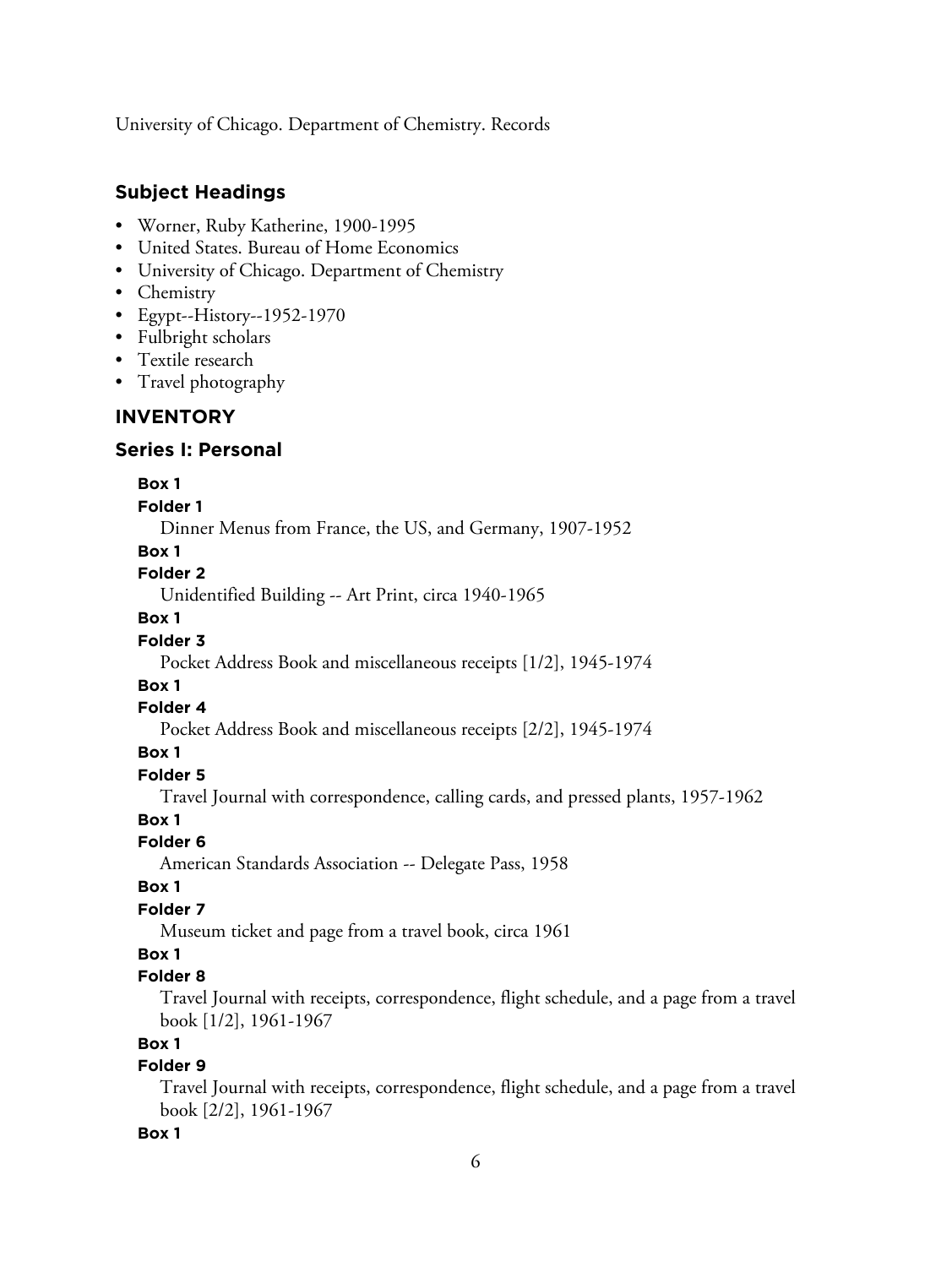#### **Folder 10**

United States Department of Agriculture -- Biographical document, 1962

## **Box 1**

#### **Folder 11**

United Nations Laissez-Passer (Passport) and correspondence, 1963

#### **Box 1**

#### **Folder 12**

United States of America Passport, 1963-1966

#### **Box 1**

#### **Folder 13**

United States of America Passport and ticket stub, 1967-1970

#### **Box 1**

## **Folder 14**

Saving Abu Simbel -- Informational document, circa 1970-1980

#### **Box 1**

# **Folder 15**

Memorial Service Program for Ruby K. Worner, 1995

#### **Box 1**

#### **Folder 16**

Weather report and Proverb -- newspaper clippings, undated

#### **Series II: Correspondence**

| Box 1                                                               |
|---------------------------------------------------------------------|
| Folder 17                                                           |
| Abdel and Mahanson, 1961                                            |
| Box 1                                                               |
| Folder 18                                                           |
| Adams, Cleaveland L., 1962                                          |
| Box 1                                                               |
| Folder 19                                                           |
| Adams, Robert, 1962                                                 |
| Box 1                                                               |
| Folder 20                                                           |
| American Society for Testing and Materials -- Award of Merit, 1962  |
| Box 1                                                               |
| Folder 21                                                           |
| American Society for Testing and Materials -- Awards Luncheon, 1964 |
| Box 1                                                               |
| Folder 22                                                           |
| Anderson, Myrtle and Bourdette, Vernon, 1962                        |
| Box 1                                                               |
| Folder 23                                                           |
| Appel, Wm, D, 1961                                                  |
| Box 1                                                               |
| Folder 24                                                           |
| Badr, A., circa 1961-1965                                           |
|                                                                     |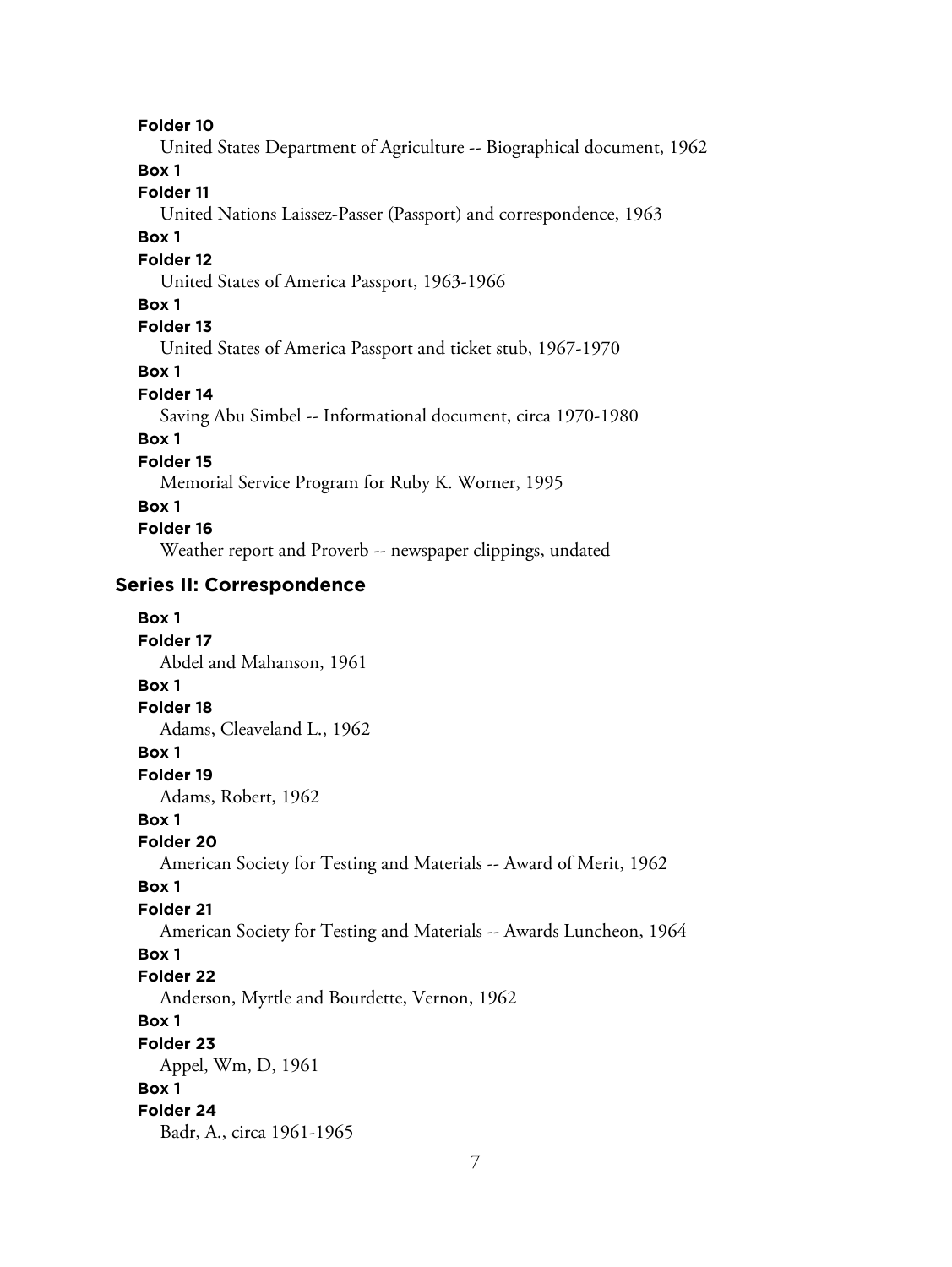**Box 1 Folder 25** Barbara, 1962 **Box 1 Folder 26** Beale, Howard K., 1943-1944 **Box 1 Folder 27** Behery, Hassan El, 1962 **Box 1 Folder 28** Bernice -- photographic postcard, 1983 **Box 1 Folder 29** Bolman, Marcelle, 1962 **Box 1 Folder 30** Bornet, George M., 1962 **Box 1 Folder 31** Breaden, Mona L., 1962 **Box 1 Folder 32** Dilmer, Fred J., circa 1961-1962 **Box 1 Folder 33** Dombras, Theodore, 1961-1962 **Box 1 Folder 34** Fenner, Darwin S., 1961 **Box 2 Folder 1** Francis Shimer School, 1927 **Box 2 Folder 2** Fulbright Professor Retirement -- Invitation, correspondence and newspaper clipping, 1961 **Box 2 Folder 3** Gerry, circa 1961-1962 **Box 2 Folder 4** Gordale, Emma, 1962 **Box 2 Folder 5** G. Y. M -- correspondence and Reader's digest offprint, 1962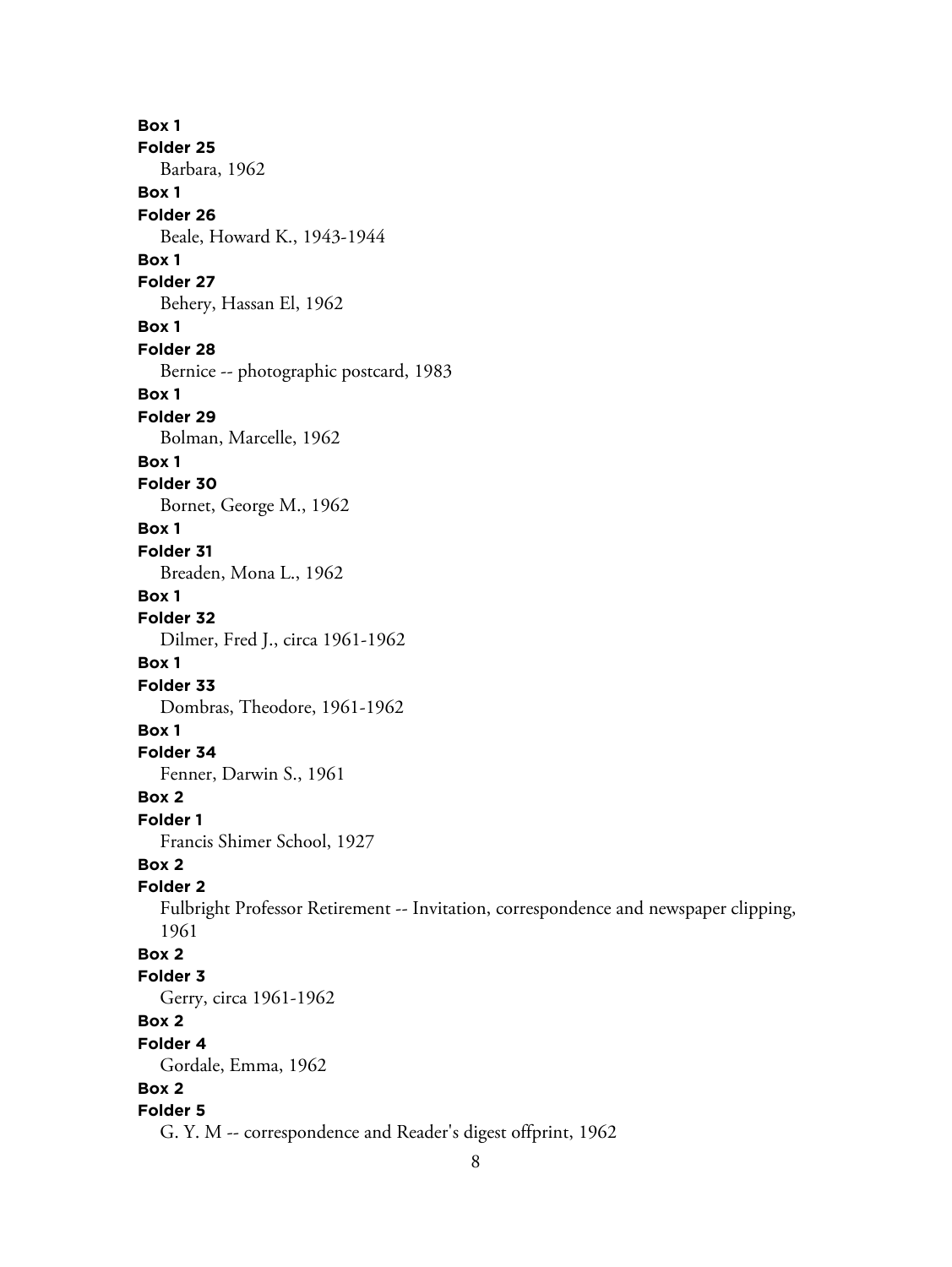**Box 2 Folder 6** Harding, Glen, 1962 **Box 2 Folder 7** Harriet, circa 1961-1962 **Box 2 Folder 8** Harrison, Mary Henrick -- Birthday Card and Newspaper Clipping, undated **Box 2 Folder 9** Harvey, Hale, 1961 **Box 2 Folder 10** Henry, 1962 **Box 2 Folder 11** Herbert, Henry, 1961 **Box 2 Folder 12** Hopper, T.H., 1962 **Box 2 Folder 13** Hostette, Louise -- YWCA delegation information, 1920 **Box 2 Folder 14** Irene, 1962 **Box 2 Folder 15** Johnson, Dr. and Mrs., 1962 **Box 2 Folder 16** Junken, Elena Ruth, 1962 **Box 2 Folder 17** Kane, Harnet T., 1962 **Box 2 Folder 18** Kelly, W. G., 1962 **Box 2 Folder 19** Lauis, Annie, circa 1961-1962 **Box 2 Folder 20** Lehmann, G. A, 1962 **Box 2**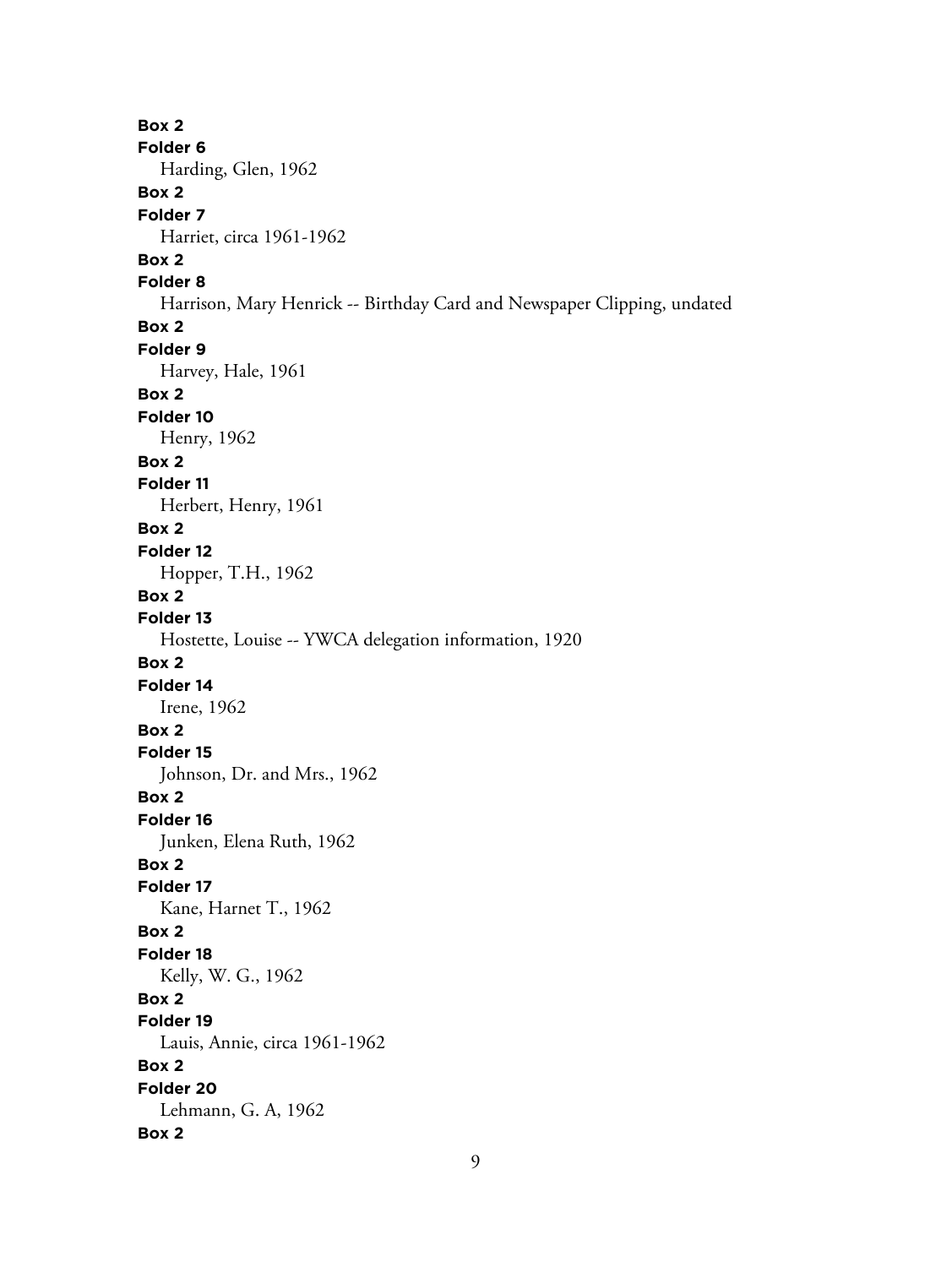**Folder 21** Maria, 1961 **Box 2 Folder 22** McKittric, C. E., 1962 **Box 2 Folder 23** McKoy, Charles F., 1962 **Box 2 Folder 24** Meleny, Dra md Mrs., 1962 **Box 2 Folder 25** Meulemeester, Dr. and Madame Dee, 1962 **Box 2 Folder 26** Moyer, Esther -- Letter Excerpts, 1965 **Box 2 Folder 27** Nancy and Marshal, 1961 **Box 2 Folder 28** Nickerson, Dorothy, 1962 **Box 2 Folder 29** Oglesby, Claire Craig, 1962 **Box 2 Folder 30** Sadlia, Dost Maria, 1962 **Box 2 Folder 31** Seleb, Kirth, 1962 **Box 2 Folder 32** Shahin, Issa, 1960 **Box 2 Folder 33** Sisley, J. R., 1962 **Box 2 Folder 34** Soignet, Grace, 1962 **Box 2 Folder 35** Soliman, Abdul El Rahim Mohamed and Bary, Anwar Adbel, 1965 **Box 2 Folder 36**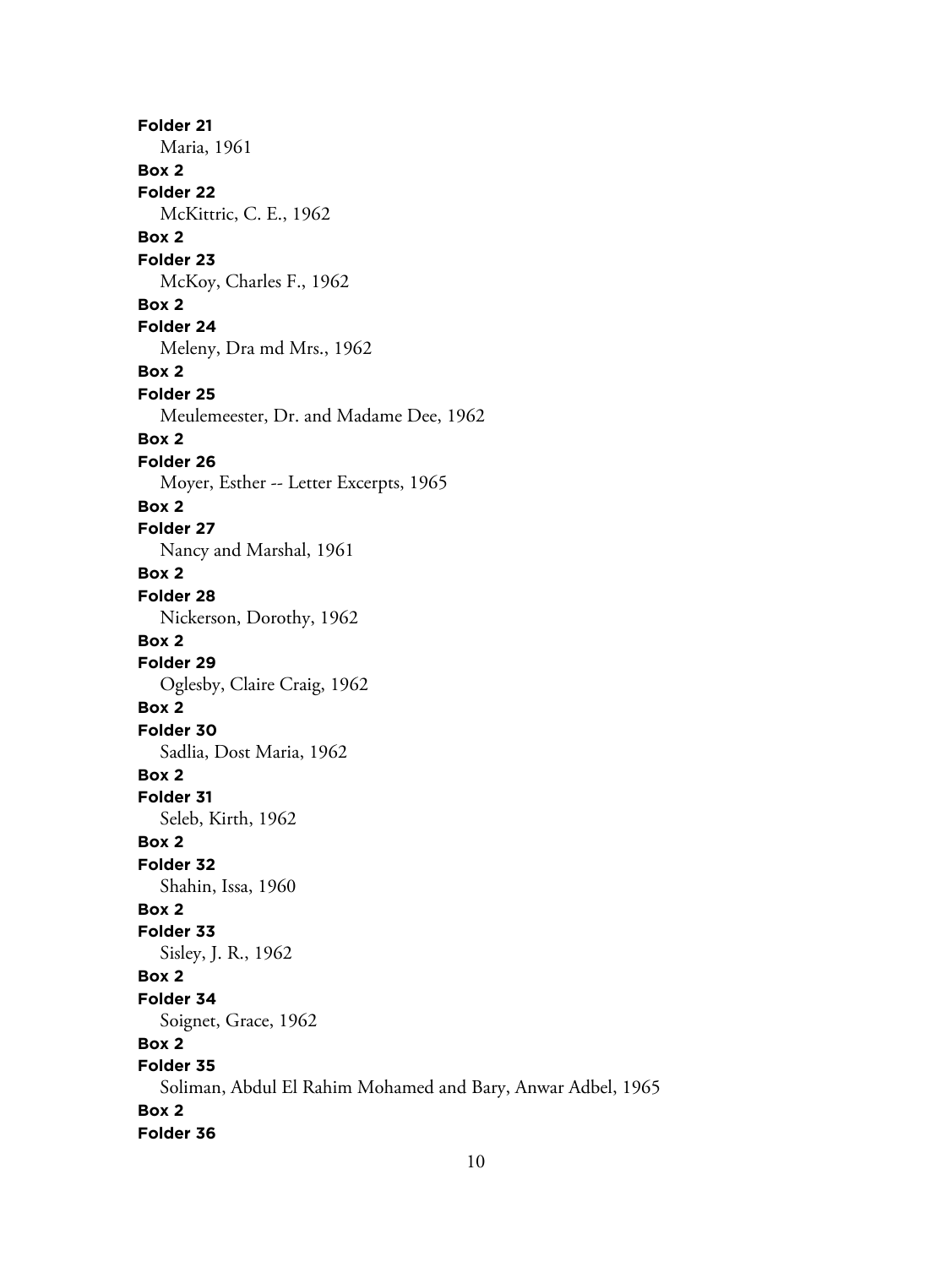Spacht, Grace and Maria, Irene, and Margaret, 1962

• This folder contains correspondence with a group of friends. Surnames are unknown for some correspondents. The number of correspondents varies across letters.

**Box 2**

#### **Folder 37**

Steigliz, Julius, 1927

# **Box 2**

# **Folder 38**

Trufalt, Evie, circa 1960-1962

#### **Box 2**

**Folder 39**

Vester, Bertha, 1962

#### **Box 2**

#### **Folder 40**

Warty, S.S., 1962

#### **Box 2**

## **Folder 41**

Watkins, Bradley and Martha, 1961

#### **Box 2**

#### **Folder 42**

Wilfred, 1964

#### **Box 2**

#### **Folder 43**

Wilfred, Mildred, Emile and Florence, 1962

• This folder contains correspondence with a group of friends. Surnames are unknown for some correspondents. The number of correspondents varies across letters.

#### **Box 2**

## **Folder 44**

Worner Family, 1930-1964

#### **Box 2**

#### **Folder 45**

Worner, Ruby and Unidentified Woman -- Christmas card, circa 1950-1960

#### **Series III: The University of Chicago**

#### **Folder 49**

Report on the Student Volunteer Convention -- Typescript, circa 1919-1925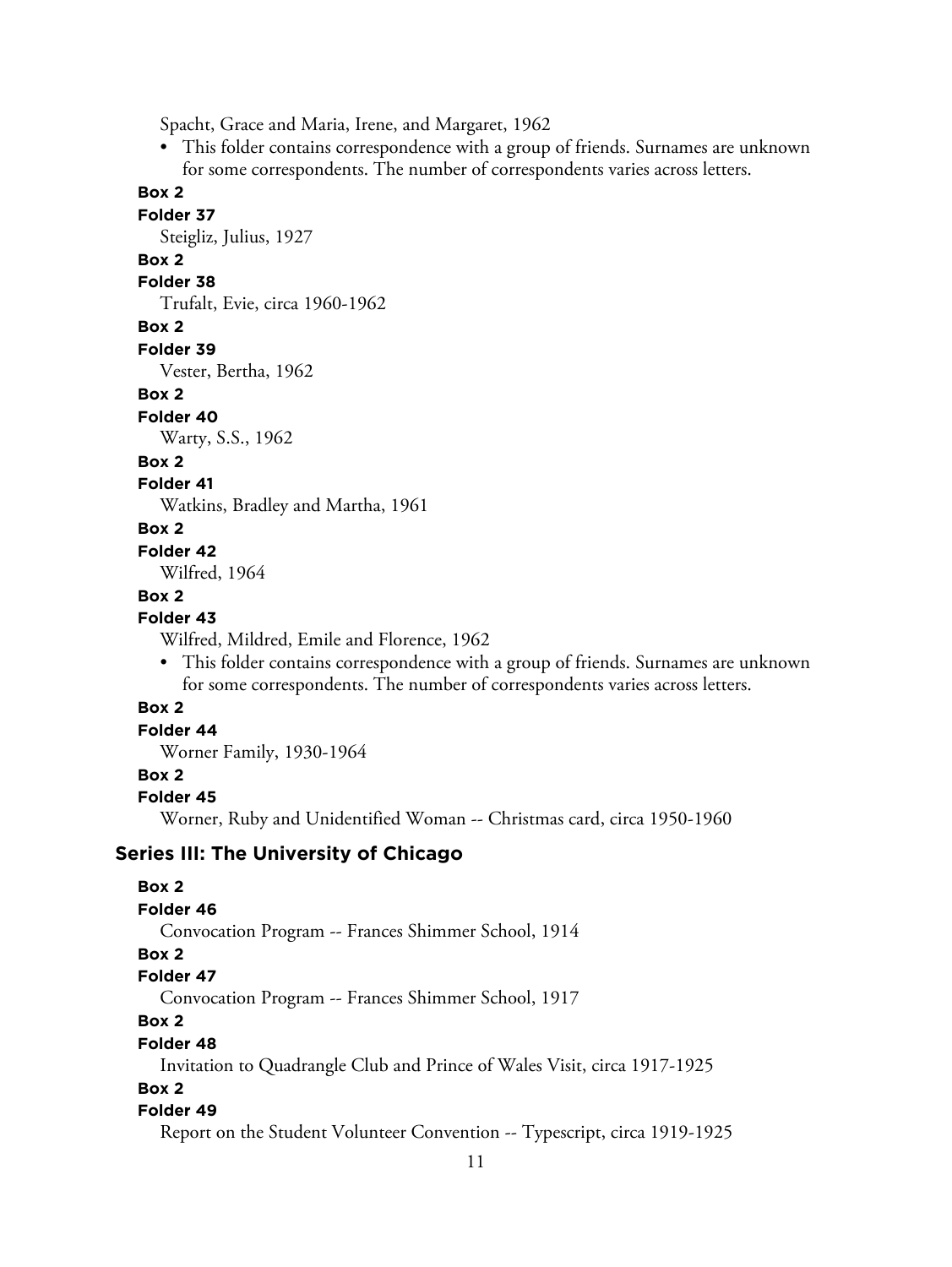**Box 2**

#### **Folder 50**

Convocation Invitation and Itinerary, 1921

#### **Box 2**

#### **Folder 51**

Convocation Invitation and University of Chicago Weekly Calendar (Aug. 15 1925), 1921-1925

#### **Box 2**

#### **Folder 52**

Convocation Program, 1921

#### **Box 2**

#### **Folder 53**

Convocation Program, 1922

#### **Box 2**

#### **Folder 54**

Convocation Program, 1923

#### **Box 2**

**Folder 55**

Convocation Program, 1925

#### **Box 2**

#### **Folder 56**

Dissertation Correspondence -- Julius Stieglitz, 1925

#### **Box 2**

**Box 2**

#### **Folder 57**

Dissertation Abstract -- The Thermal Decomposition of Chloropentanmine Chromic Chloride -- Offprint, 1925-1926

#### **Series IV: Chemical and Textile Work**

## **Folder 58** The five W's -- Typescript, circa 1940-1960 **Box 2 Folder 59** New Orleans Item Tribune -- "Just Mix Chemistry, Cotton and Imagination" -- Newspaper Clipping, 1946 **Box 2 Folder 60** Cap't Broadfoot -- "Women in Industry" -- Newspaper Clipping, circa 1950-1960 **Box 2 Folder 61** Le Laboratoire Textile de l'Universite de Gand -- Offprint, 1951 **Box 2 Folder 62** "Dr. Worner, San Jose in England" -- Newspaper Clipping, 1951 **Box 2**

#### **Folder 63**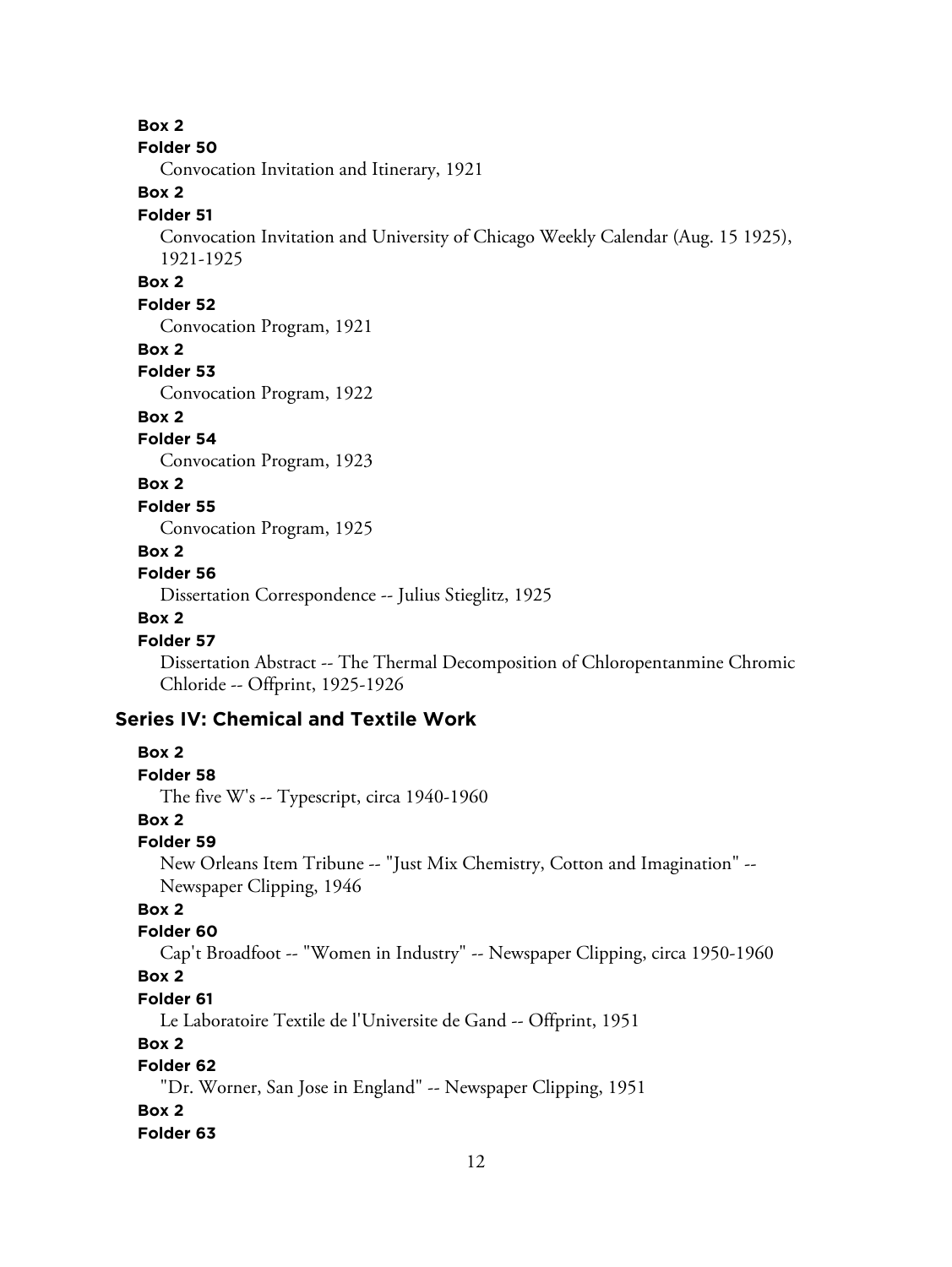Journal of the Textile Institute (Vol.49, No.7) -- Offprint, 1958

**Box 2**

#### **Folder 64**

Fulbright Lecturer at the University of Alexandria -- Business Cards, 1961

#### **Box 2**

#### **Folder 65**

The Press and Journal Inverness -- "Cook's Tour Sheikh Sees the Highlands" -- Newspaper Clipping, 1961

#### **Box 2**

#### **Folder 66**

Chart showing the organization of the ISO and ISO/TC 38 with related subcommittees and working groups, 1963

#### **Box 2**

#### **Folder 67**

"'Trip around the World in 60 Minutes' Review" -- Newspaper Clipping, 1967

#### **Box 2**

#### **Folder 68**

"Dr. Worner to serve with IESC in Philippines" -- Newspaper Clipping, 1970

#### **Series V: Photographs**

# **Subseries I: Personal, Portraits and Family**

| Box 3                                                   |
|---------------------------------------------------------|
| <b>Folder 1</b>                                         |
| Ruby Worner -- Harris and Ewing Studio, circa 1910-1920 |
| Box 3                                                   |
| <b>Folder 2</b>                                         |
| Ruby Worner -- Clineduis Studio, circa 1915-1920        |
| Box 3                                                   |
| Folder 3                                                |
| Ruby Worner, circa 1915-1925                            |
| Box 3                                                   |
| Folder 4                                                |
| Ruby Worner at the University of Chicago, 1918-1925     |
| Box 3                                                   |
| <b>Folder 5</b>                                         |
| YWCA at the University of Chicago, 1919-1920            |
| Box 3                                                   |
| Folder <sub>6</sub>                                     |
| Worner Family, circa 1930-1945                          |
| Box 3                                                   |
| Folder 7                                                |
| Ruby Worner, circa 1930-1950                            |
| Box 3                                                   |
| Folder 8                                                |
| Ruby Worner at dinner parties, circa 1945-1965          |
|                                                         |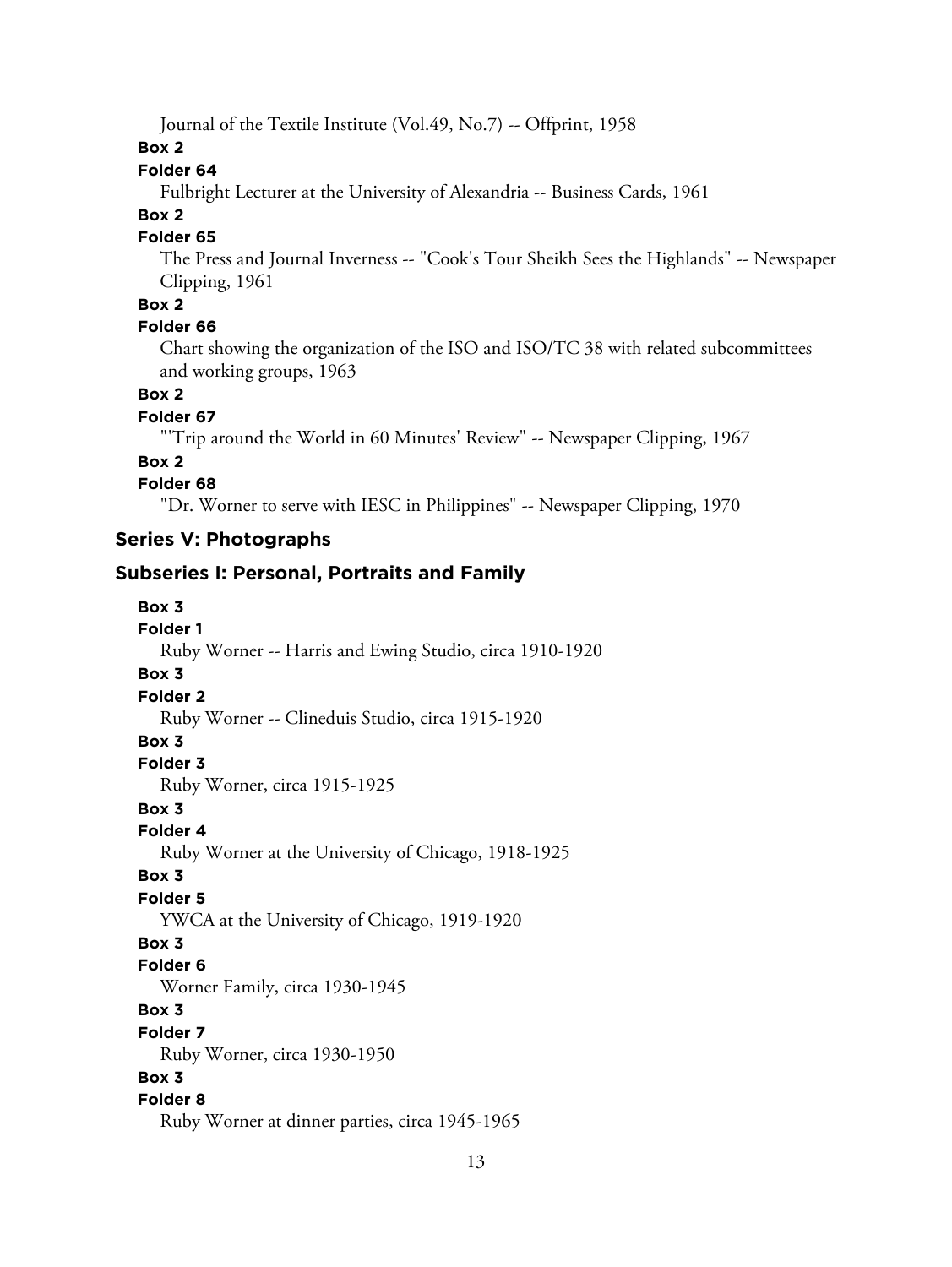**Box 3 Folder 9** Ruby Worner, circa 1950-1960 **Box 3 Folder 10** Ruby Worner at a Party, circa 1950-1960 **Box 3 Folder 11** Ruby Worner and Unidentified Group -- Cartan's Yellowstone Tour, 1968 **Box 3 Folder 12** Ruby Worner and Unidentified People, 1977 **Box 3 Folder 13** Worner Family Grave, 1987-1988 **Box 3 Folder 14** Ruby Worner and Two Unidentified People, undated **Box 3 Folder 15** Howard Beale and Small Worner Family Portrait -- Harris and Ewing Studio, undated **Box 3 Folder 16** T. H. Eulass, circa 1880-1910 **Box 3 Folder 17** John White and Family -- Crow Maryville Studio, circa 1890-1910 **Box 3 Folder 18** Dr. Kearis (Dixon College), circa 1900-1910 **Box 3 Folder 19** Julius Steiglitz, 1925 **Box 3 Folder 20** Julius Steiglitz, circa 1930-1935 **Box 3 Folder 21** Henry Barton Robinson Beale, 1943-1944 **Box 3 Folder 22** Marion Talbot, 1944 **Box 3 Folder 23** Unidentified Woman -- Chiverton and Heckman Studios, circa 1880-1910 **Box 3**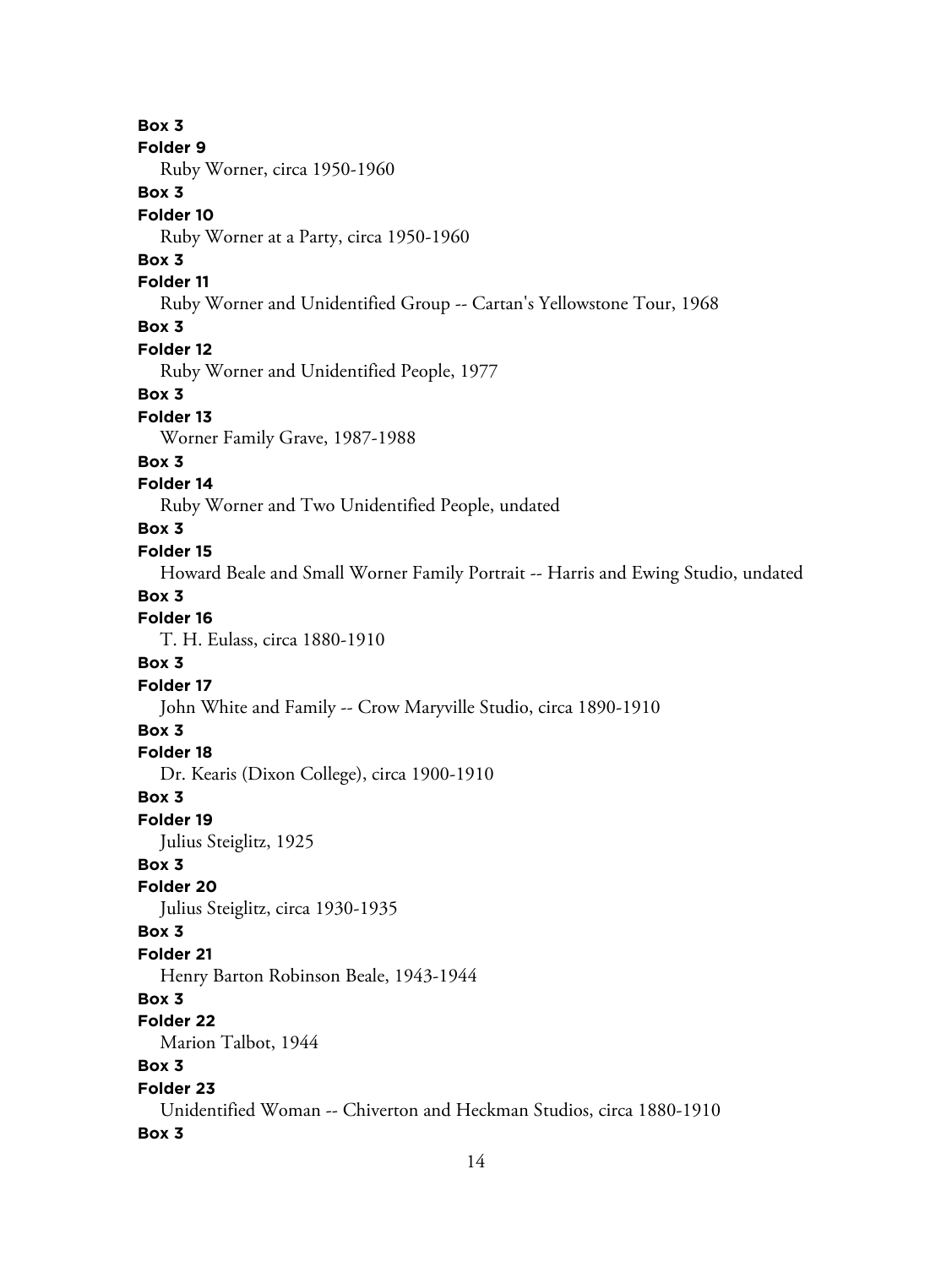**Folder 24** Unidentified Man -- Fisher, Jefferson, and Juneau Studios, circa 1880-1910 **Box 3 Folder 25** Unidentified Woman, circa 1890-1910 **Box 3 Folder 26** Unidentified Family Members, circa 1890-1910 **Box 3 Folder 27** Unidentified Woman -- Melvin H. Bykes Studio, Circa 1900-1920 **Box 3 Folder 28** Unidentified Man, circa 1910-1930 **Box 3 Folder 29** Unidentified Man in Uniform, circa 1940-1945 **Box 3 Folder 30** Unidentified Women in Uniform at a Navy Event, circa 1940-1945 **Box 3 Folder 31** Unidentified Group at Chamettemont, 1942 **Box 3 Folder 32** Unidentified Man, circa 1950-1960 **Box 3 Folder 33** Unidentified Man Admiring Icicles, circa 1960-1970 **Box 3 Folder 34** Unidentified Friends at Tea, 1962 **Box 3 Folder 35** Unidentified Women, circa 1964 **Box 3 Folder 36** Unidentified Family, undated **Box 3 Folder 37** Unidentified Individuals, undated **Box 3 Folder 38** Unidentified Man -- Bacharach Studio, undated

**Subseries II: Travel**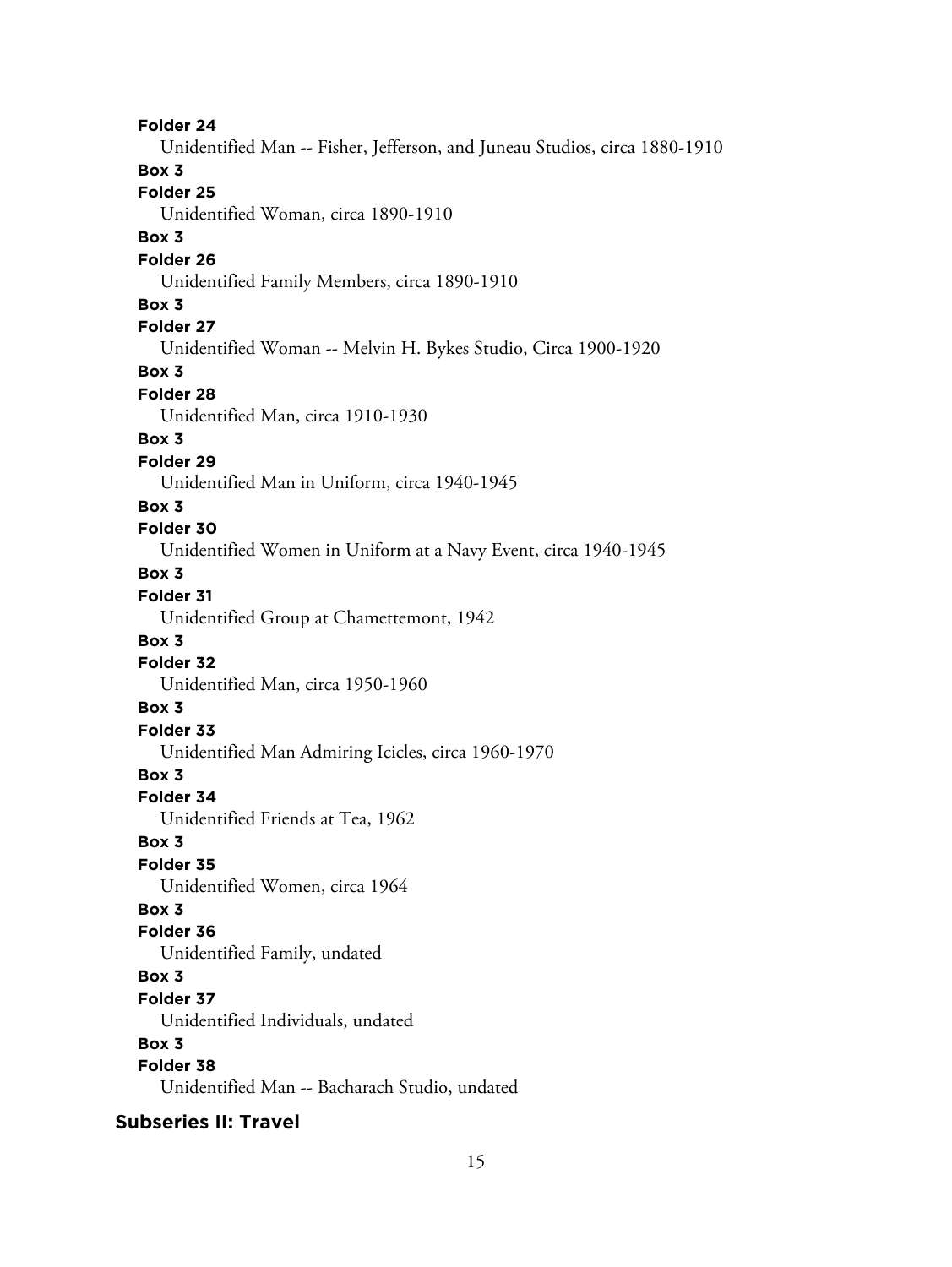**Box 3 Folder 39** Worner and Architectural details abroad, circa 1930-1960 **Box 3 Folder 40** Floodlit Tulip Beds (Brighton), 1951 **Box 3 Folder 41** Ruby Worner and Adbel Ajistaroun abou Sehly and newspaper clipping, 1954 **Box 3 Folder 42** Conference in Egypt [1/3], 1954 **Box 3 Folder 43** Conference in Egypt [2/3], 1954 **Box 3 Folder 44** Conference in Egypt [3/3], 1954 **Box 3 Folder 45** Worner, Friends, and Coworkers in Egypt [1/2], 1954 **Box 4 Folder 1** Worner, Friends, and Coworkers in Egypt [2/2], 1954 **Box 4 Folder 2**

Worner and Unidentified Friends in Egypt, 1954

# **Box 4**

**Folder 3**

Worner and Friends Travelling, circa 1960-1975

#### **Subseries III: Work**

#### **Box 4**

# **Folder 4**

Southern Regional Laboratories -- Contact prints and Enlargements of Equipment and Coworkers [1/2], 1941

#### **Box 4**

#### **Folder 5**

Southern Regional Laboratories -- Contact prints and Enlargements of Equipment and Coworkers [2/2], 1941

# **Box 4**

#### **Folder 6**

Southern Regional Laboratories Employee Pictures, circa 1940-1945

#### **Box 4**

#### **Folder 7**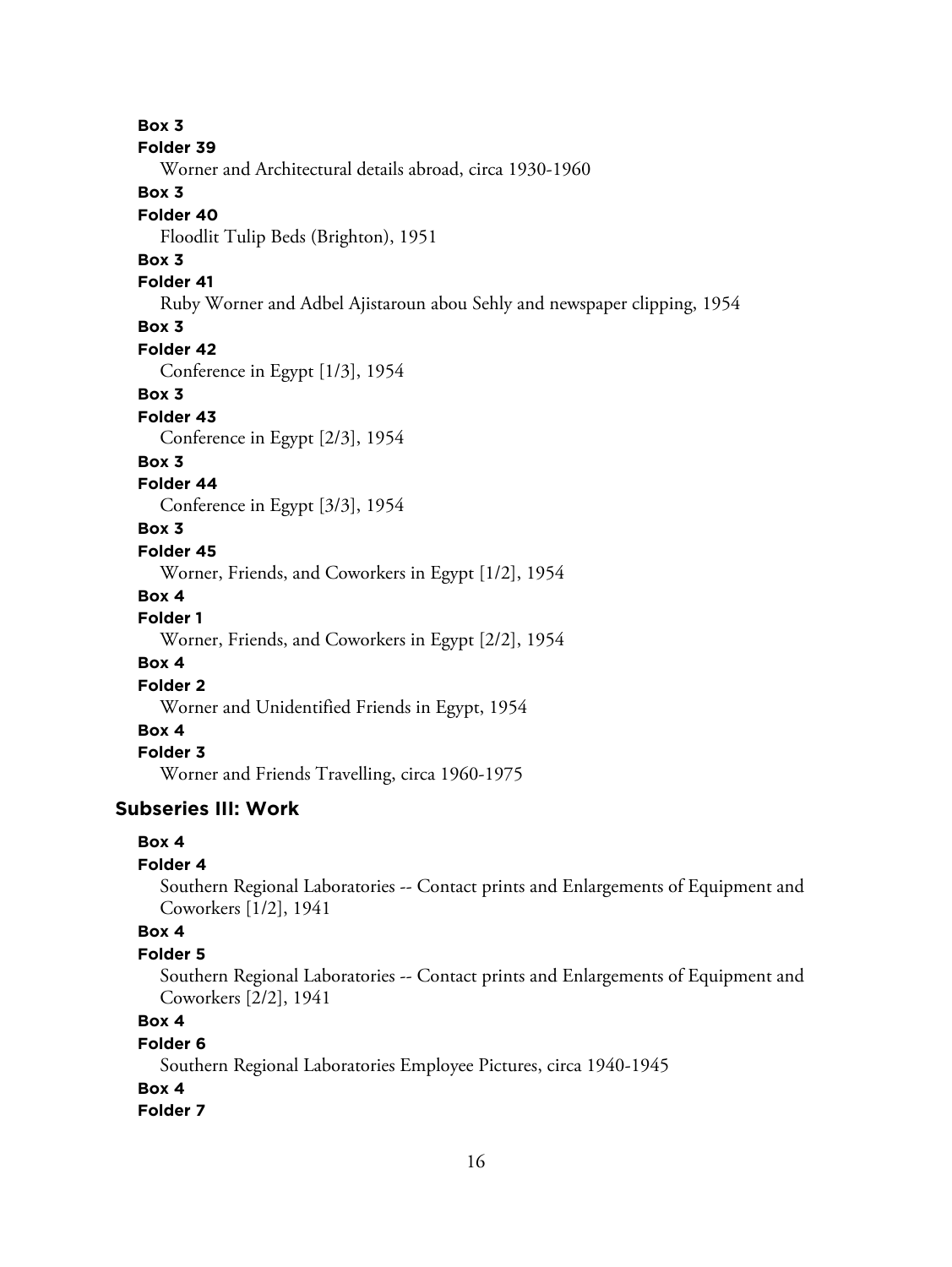Southern Regional Laboratories Picture Days, Dinner Parties, and Newspaper Clipping [1/2], 1944-1957

#### **Box 4**

#### **Folder 8**

Southern Regional Laboratories Picture Days, Dinner Parties, and Newspaper Clipping [2/2], 1944-1957

# **Box 4**

#### **Folder 9**

Worner and Coworkers, circa 1945-1965

#### **Box 4**

#### **Folder 10**

Worner and Coworkers, 1971

#### **Series VI: Awards, Certificates and Diplomas**

#### **Box 4**

#### **Folder 11**

Sigma XI Society -- Invitation, 1928

#### **Box 4**

#### **Folder 12**

The National Geographic Society -- Certificate of Induction, 1941

#### **Box 4**

#### **Folder 13**

American Red Cross Blood Donor Center -- Certificate of Plasma Donation, 1943

#### **Box 4**

#### **Folder 14**

The Benevolent Order of Balut Brags -- Certificate of Balut Brag, circa 1950-1960

#### **Box 4**

## **Folder 15**

The Greater New Orleans Federation of Churches -- Certificate of Original Contributor Status, 1957

#### **Box 4**

#### **Folder 16**

Cotton's Original Old Technologists Society -- Honorary Degree of Doctorate of Cotton Technology, circa 1960-1975

#### **Box 4**

#### **Folder 17**

American Chemical Society -- Certificate of Emeritus Status, 1963

#### **Box 4**

#### **Folder 18**

American Society for Testing And Materials -- Award of Merit and Correspondence [1/2], 1964

#### **Box 4**

#### **Folder 19**

American Society for Testing And Materials -- Award of Merit and Correspondence [2/2], 1964

#### **Box 4**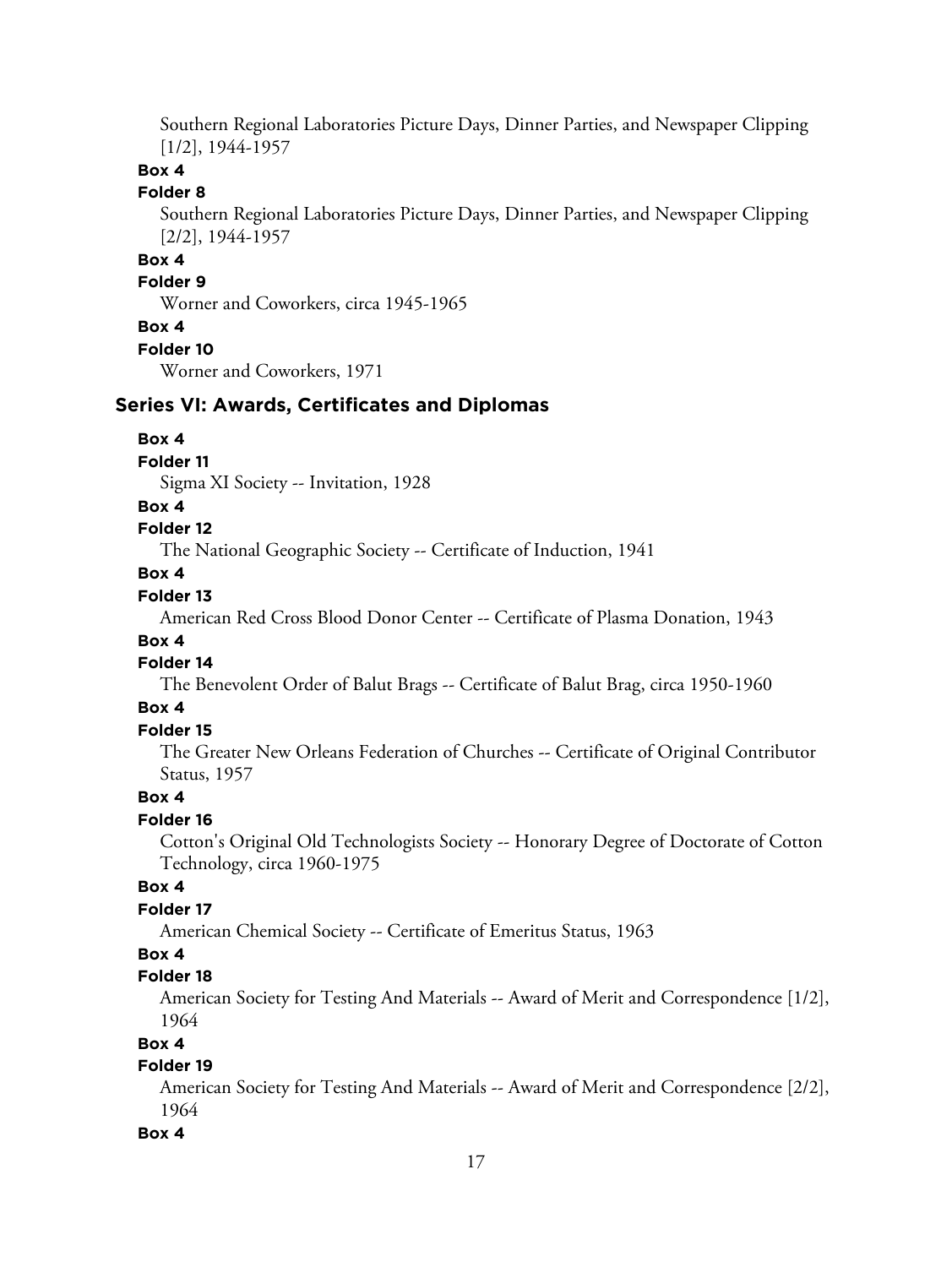#### **Folder 20**

American Society for Testing And Materials -- Certificate of Honorary Member of Committee, 1966

#### **Box 4**

#### **Folder 21**

National Wildlife Federation -- Certificate of Sponsor of Conservation Status, 1972

#### **Box 4**

#### **Folder 22**

Organization of Professional Employees of US Department of Agriculture -- Certificate, 1977

#### **Series VII: Artifact**

# **Box 4**

**Folder 23** Glass Dish, undated

#### **Series VIII: Oversized**

#### **Box 5**

# **Folder 1**

Kodak Photo Album, circa 1910-1950

# **Box 6**

# **Folder 1**

School Class Portrait -- Daguerre Studio, circa 1900-1910

#### **Box 6**

# **Folder 2**

School Class Portrait -- Daguerre Studio, circa 1905-1915

#### **Box 6**

# **Folder 3**

Ruby Worner -- Harris and Ewing Studio, circa 1910-1920

# **Box 6**

#### **Folder 4**

School Class Portrait -- "Esterie, U of Chicago," circa 1920

#### **Box 6**

#### **Folder 5**

Unidentified man-- Bacharach Studio, circa 1945-1950

# **Box 6**

#### **Folder 6**

Two Women in Mexico--colorized print, circa 1950

# **Box 6**

# **Folder 7**

Architectural detail--colorized print and negative, circa 1950

#### **Box 6**

#### **Folder 8**

Mason County Illinois Public School -- Certificate of Award: Neither Tardy nor Absent, 1907-1912

#### **Box 6**